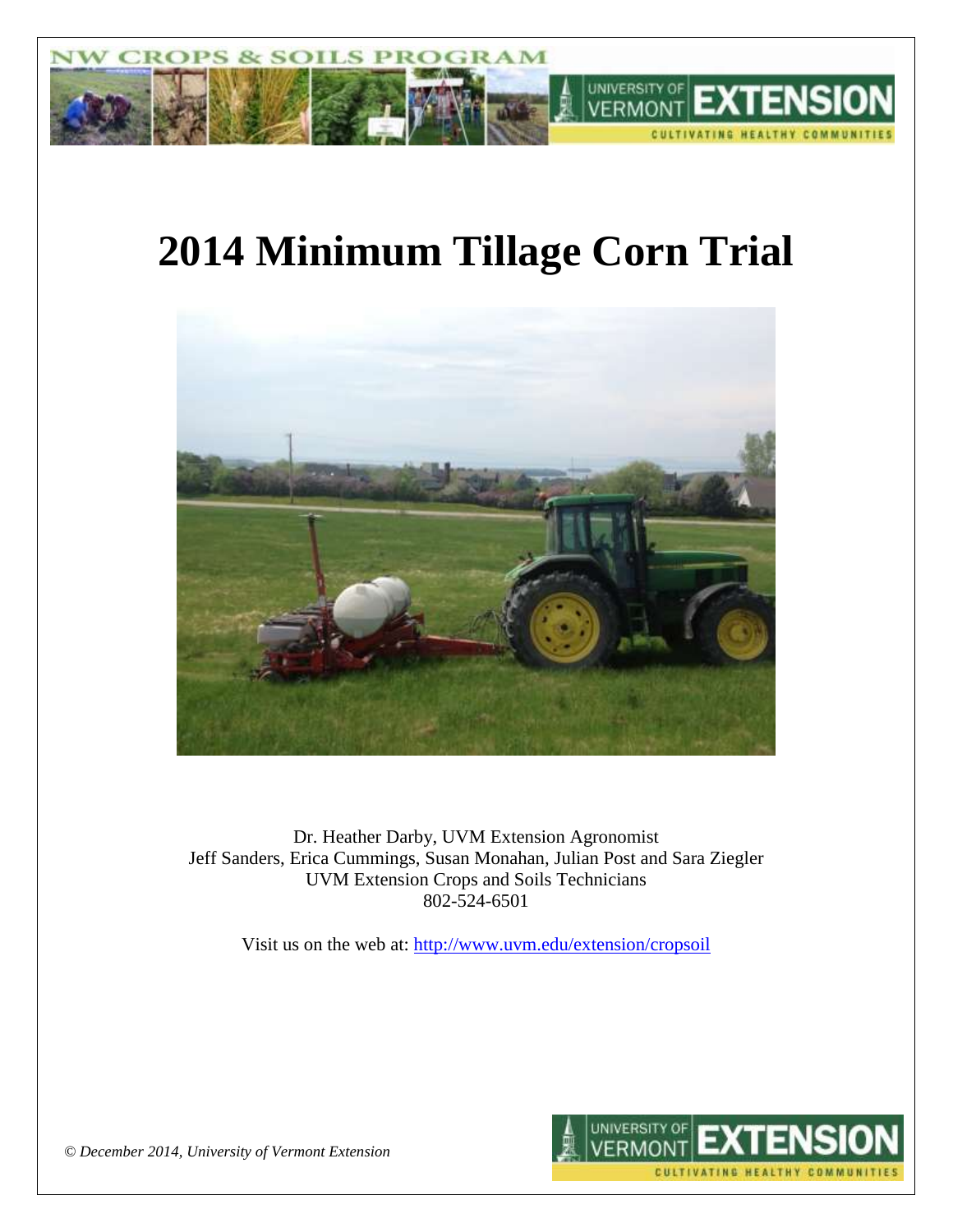#### **2014 MINIMUM TILLAGE CORN TRIAL Dr. Heather Darby, UVM Extension [heather.darby\[at\]uvm.edu](mailto:heather.darby@uvm.edu)**

Minimum tillage practices have significant potential to reduce expenses and the potential negative environmental effects caused by intensive tillage operations. Conventional tillage practices require heavy machinery to work and groom the soil surface in preparation for the planter. The immediate advantage of reduced tillage for the farm operator is less fuel expense, equipment, time, and labor required. It's also clear that intensive tillage potentially increases nutrient and soil losses to our surface waterways. By turning the soil and burying surface residue, more soil particles are likely to detach from the soil surface and increase the potential for run off from agricultural fields. Reducing the amount and intensity of tillage can help build soil structure and reduce soil erosion.



**Figure 1. Strip tillage.**

Many growers are interested in a variety of minimum tillage strategies including 'strip-till,' 'no-till,' and 'vertical-till.' Strip tillage cultivates a 4-6" strip of soil along both sides of the planted row (Figure 1). Strip tillage allows the soil in close proximity to the seed to dry out and warm up faster than it would without tillage. It also deeply tills the soil (8-10 inches) where the crop is planted. No-till (Figure 2) implements do not till the soil, but rather use metal coulters to cut the soil and plant seed into the slot created by the coulters (disk openers). An attachment on the back of the planter closes the slot and maximizes seed to soil contact to facilitate germination. This can be done in a variety of ways. Some systems use a heavy press wheel, while others use spiked wheels or even rubber wheels to perform this critical action. The type of wheel selected will depend on soil types and conditions so may vary from farm to farm. Vertical tillage (Figure 3) is a tillage system, which lightly tills the top 2-3 inches of the soil, preparing a smooth seedbed without introducing tillage pans into the soil profile. Vertical tillage equipment is developed to run shallow and fast over the field sizing and anchoring residue while preparing a uniform seedbed for planting. Over time, it has been found that reduced tillage systems can



**Figure 2. No-Till Corn Planting. Figure 3. Vertical tillage.**

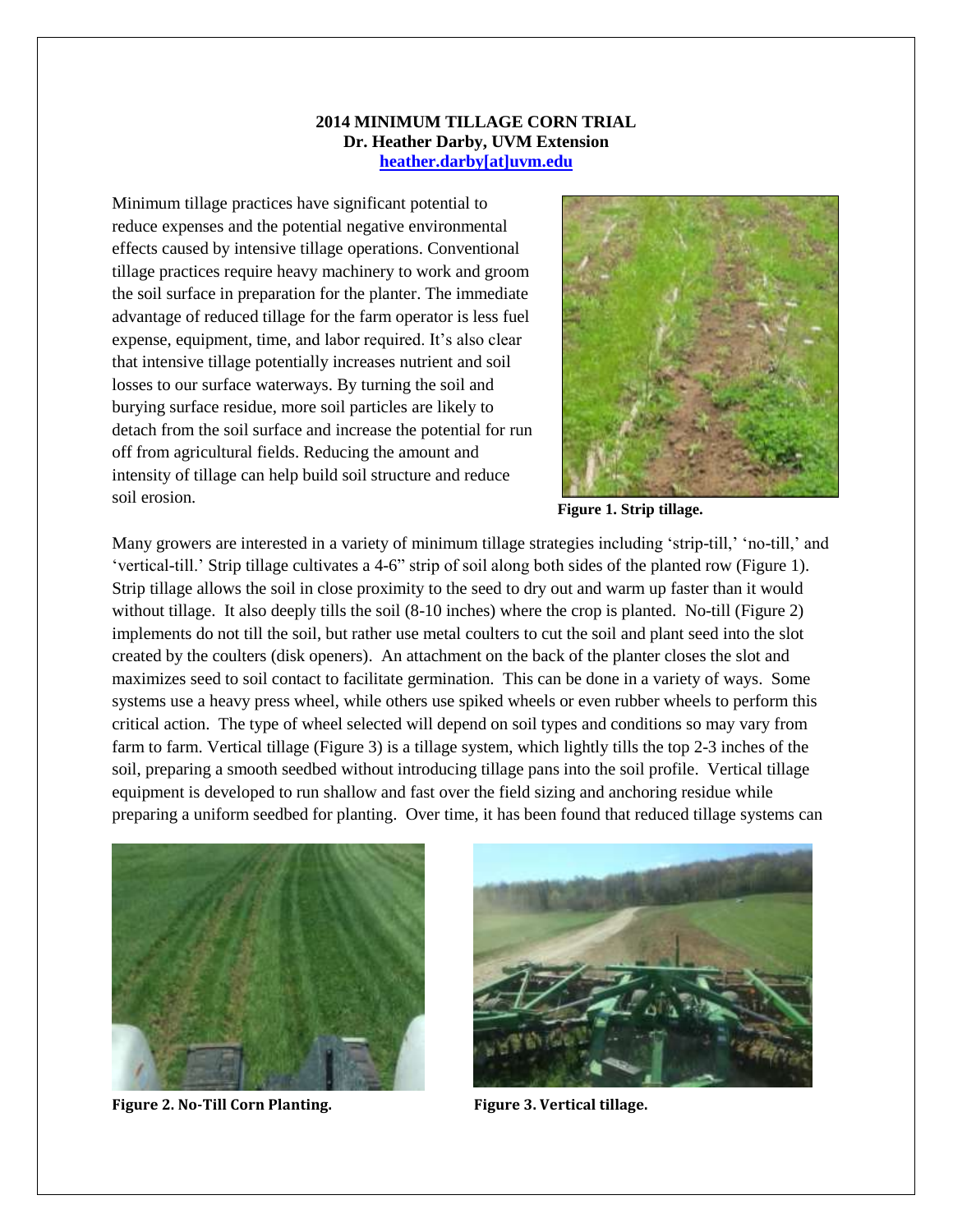improve soil health, nutrient cycling, soil drainage, and crop yields. In 2014, the University of Vermont Extension's Northwest Crops and Soils Program conducted a corn trial at Borderview Research Farm in Alburgh, VT. The objective was to evaluate the impact of no-till, vertical-till, and strip-till on corn silage yield and quality.

# **MATERIALS AND METHODS**

In 2014, a study evaluating three reduced tillage methods was conducted at Borderview Research Farm in Alburgh, VT (Table 1). The soil was a rocky Benson silt loam. The experimental design was a randomized complete block with four replicates. Treatments were no-till, vertical-till, and strip-till. Just prior to planting, vertical-till plots were prepared with a 2623VT John Deere tool, and the strip-till plots were prepared with a Blu-Jet Coulter Pro. Plot size was 10' x 40' for the no-till and vertical-till plots and 15' x 40' foot for the strip-till plots. All plots were planted to the variety Pioneer P9188 AMX (91RM) at a seeding rate of 34,000 seeds per acre. The trial was planted on 21-May with a John Deere 1750 conservation corn planter. A 10-20-20 starter fertilizer was applied at 250 lbs per acre to the all plots. A post-plant herbicide, Lumax®, was applied at a rate of 3 quarts per acre to all plots. Additionally, .33 oz of Accent® was applied with the Lumax® on 5-Jun.

| <b>Location</b>              | Borderview Research Farm - Alburgh, VT                                                                |
|------------------------------|-------------------------------------------------------------------------------------------------------|
| Soil type                    | Benson rocky silt loam                                                                                |
| <b>Previous crop</b>         | Corn                                                                                                  |
| <b>Corn Variety</b>          | Pioneer P9188 AMX (91RM)                                                                              |
| <b>Plot</b> size             | 10' x 40' for No Till and Vertical Tillage Plots                                                      |
|                              | 15' x 40' for Strip Till Plots                                                                        |
| <b>Replicates</b>            | 4                                                                                                     |
| <b>Seeding rate</b>          | 34,000 seeds $ac^{-1}$                                                                                |
| <b>Row width</b>             | 30"                                                                                                   |
| <b>Planting date</b>         | $21$ -May                                                                                             |
| <b>Starter fertilizer</b>    | 250 lbs $ac^{-1}$ 10-20-20                                                                            |
| <b>Herbicide</b>             | 3 quarts of Lumax $\mathcal{D}$ ac <sup>-1</sup> , .33 oz Accent $\mathcal{D}$ ac <sup>-1</sup> 5-Jun |
| <b>Additional fertilizer</b> | 92 lbs available N $ac^{-1}$ of Urea (46-0-0), 2-Jul                                                  |
| <b>Harvest date</b>          | $2$ -Oct                                                                                              |

**Table 1. Agronomic information for the 2014 Minimum Tillage Corn Trial at Borderview Research Farm.**

Urea (46-0-0) was applied as a sidedress at a rate of 92 lbs available N per acre on 2-Jul. Rates were based on pre-sidedress nitrate test results. A John Deere two-row chopper was used to harvest corn, and whole-plant silage was collected in a forage wagon and weights calculated from wagon mounted scales. A subsample of chopped silage was taken to determine moisture and quality of the forage.

Silage quality was analyzed using wet chemistry at Cumberland Valley Analytical Services in Hagerstown, MD. Plot samples were analyzed for crude protein (CP), starch, acid detergent fiber (ADF), neutral detergent fiber (NDF), and digestible neutral detergent fiber (NDFD). Mixtures of true proteins, composed of amino acids, and non-protein nitrogen make up the CP content of forages. The CP content of forages is determined by measuring the amount of nitrogen and multiplying by 6.25. The bulky characteristics of forage come from fiber. Forage feeding values are negatively associated with fiber since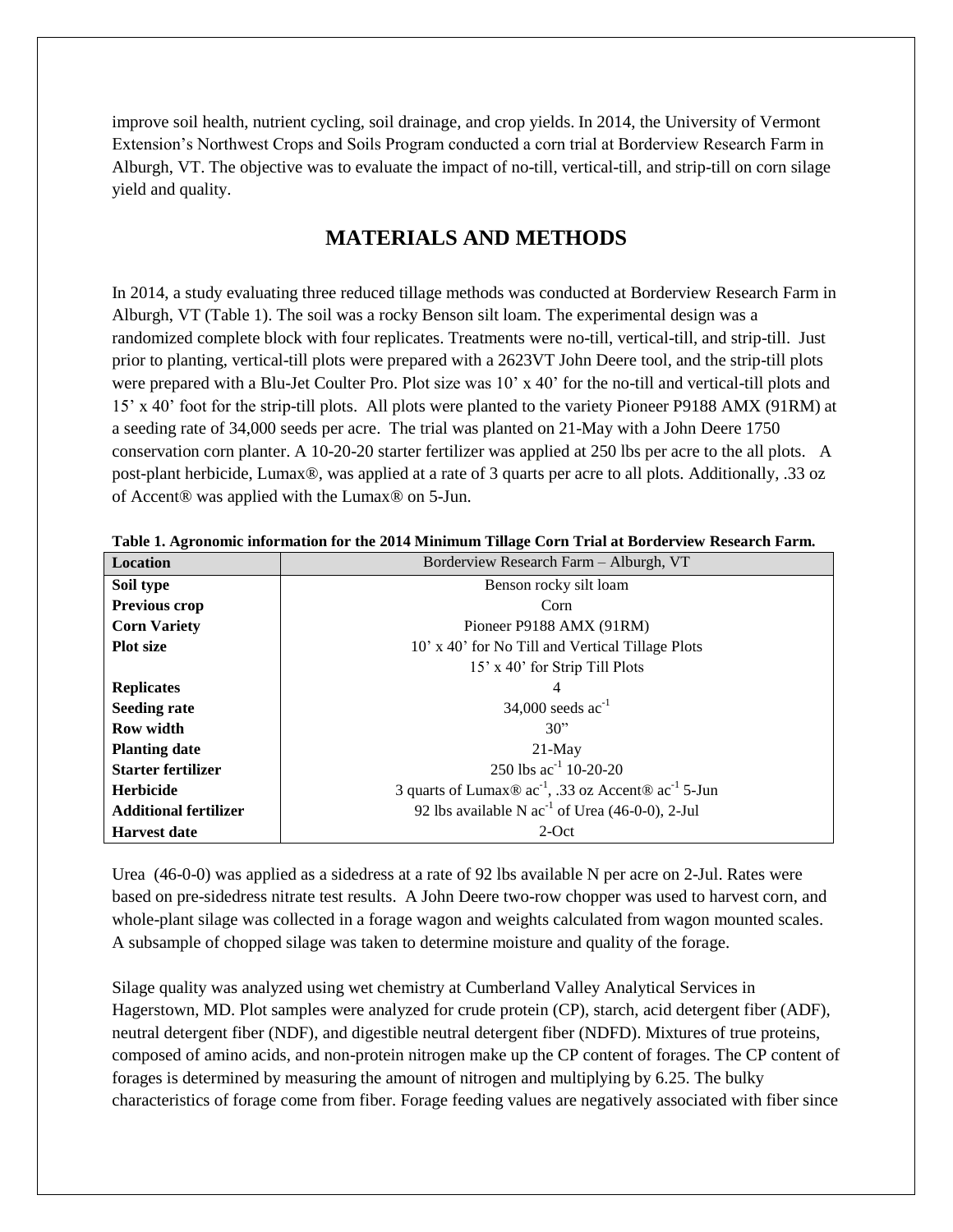the less digestible portions of plants are contained in the fiber fraction. The detergent fiber analysis system separates forages into two parts: cell contents, which include sugars, starches, proteins, nonprotein nitrogen, fats and other highly digestible compounds; and the less digestible components found in the fiber fraction. The total fiber content of forage is contained in the neutral detergent fiber (NDF). Chemically, this fraction includes cellulose, hemicellulose, and lignin. Because of these chemical components and their association with the bulkiness of feeds, NDF is closely related to feed intake and rumen fill in cows. In recent years, the need to determine rates of digestion in the rumen of the cow has led to the development of NDFD. This in-vitro digestibility calculation is very important when looking at how fast feed is being digested and passed through the cow's rumen. Higher rates of digestion lead to higher dry matter intakes and higher milk production levels. Similar types of feeds can have varying NDFD values based on growing conditions and a variety of other factors. In this research, the NDFD calculations are based on 30 hour in-vitro testing.

Net energy for lactation  $(NE_L)$  is calculated based on concentrations of NDF and ADF. NE<sub>L</sub> can be used as a tool to determine the quality of a ration, but should not be considered the sole indicator of the quality of a feed, as  $NE<sub>L</sub>$  is affected by the quantity of a cow's dry matter intake, the speed at which her ration is consumed, the contents of the ration, feeding practices, the level of her production, and many other factors. Most labs calculate NE<sup>L</sup> at an intake of three times maintenance. Starch can also have an effect on NEL, where the greater the starch content, the higher the NE<sup>L</sup> (measured in Mcal per pound of silage), up to a certain point. High grain corn silage can have average starch values exceeding 40%, although levels greater than 30% are not considered to affect energy content, and might in fact have a negative impact on digestion. Starch levels vary from field to field, depending on growing conditions and variety.

Non-fiber carbohydrate (NFC) and nonstructural carbohydrate (NSC) are also totaled and reported. NFC is comprised of starch, simple sugars, and soluble fiber, and is digested more quickly and efficiently than fiber. NFC provides energy for rumen microbes, once it is fermented by volatile fatty acids. NFC and NSC are sometimes referred to almost interchangeably, but pectin levels are included in NFC and omitted from NSC. In addition, NFC is calculated by difference  $[100 - (\% \text{ NDF} + \% \text{ crude protein} + \% \text{ fat} + \% \text{)}]$ ash)], whereas NSC is determined through enzymatic methods. NSC should be in the 30-40% range, on a dry matter basis. NFC is generally between 35-40% in a high milk production ration, though levels as high as 42% are acceptable, due to the variability of particle size, frequency of feeding, dry matter intake, and other factors.

Milk per acre and milk per ton of harvested feed are two measurements used to combine yield with quality and arrive at a benchmark number indicating how much revenue in milk can be produced from an acre or a ton of corn silage. This calculation relies heavily on the NE<sup>L</sup> calculation and can be used to make generalizations about data, but other considerations should be analyzed when including milk per ton or milk per acre in the decision making process.

Yield data and stand characteristics were analyzed using mixed model analysis using the mixed procedure of SAS (SAS Institute, 1999). Replications within trials were treated as random effects, and hybrids were treated as fixed. Hybrid mean comparisons were made using the Least Significant Difference (LSD) procedure when the F-test was considered significant  $(p<0.10)$ .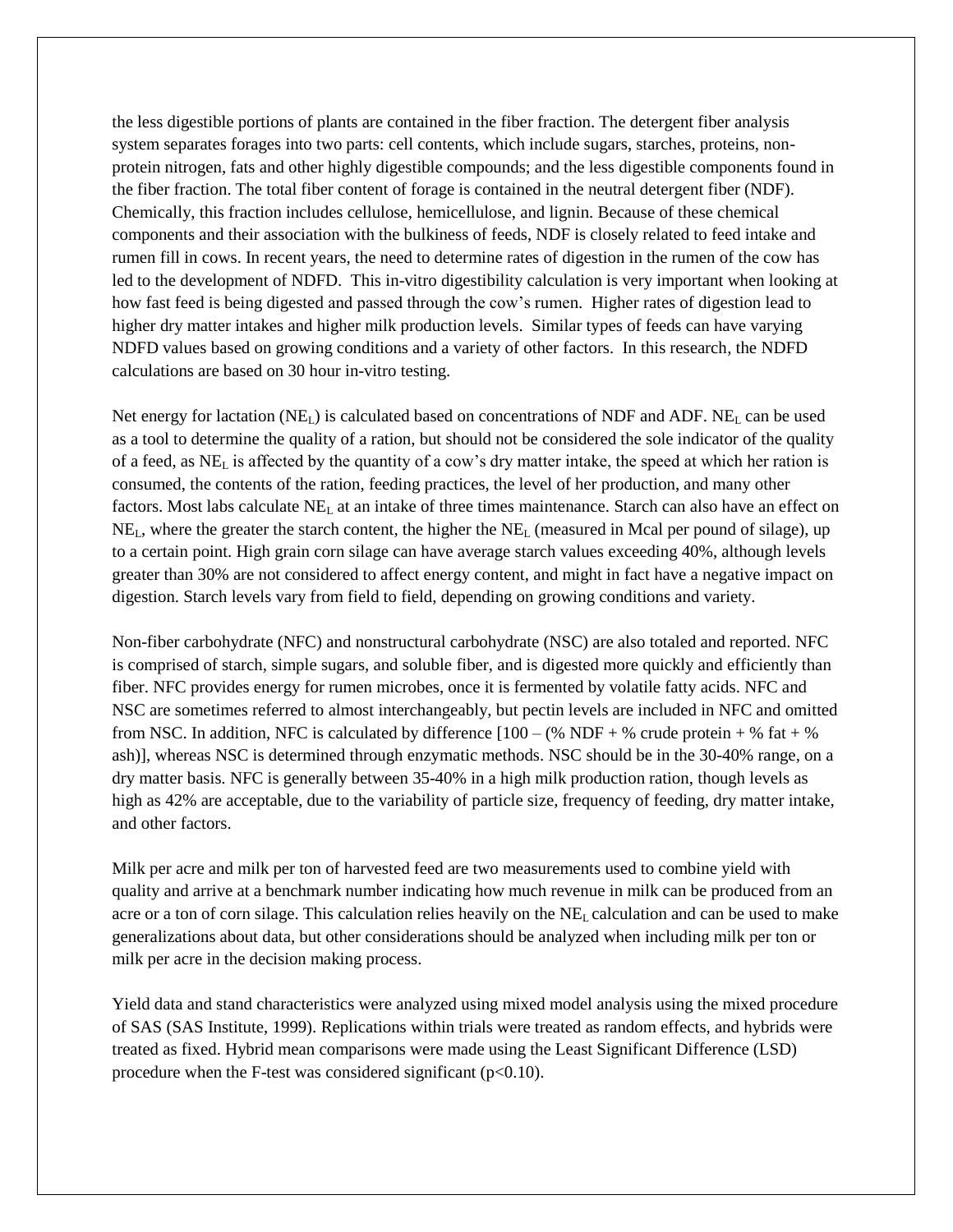Variations in yield and quality can occur because of variations in genetics, soil, weather, and other growing conditions. Statistical analysis makes it possible to determine whether a difference among hybrids is real or whether it might have occurred due to other variations in the field. At the bottom of each table a LSD value is presented for each variable (i.e. yield). Least Significant Differences (LSDs) at the 0.10 level of significance are shown. Where the difference between two hybrids within a column is equal

to or greater than the LSD value at the bottom of the column, you can be sure that for 9 out of 10 times, there is a real difference between the two hybrids. Hybrids that were not significantly lower in performance than the highest hybrid in a particular column are indicated with an asterisk. In the example to the right, hybrid C is significantly different from hybrid A but not from hybrid B. The difference between C and B is equal to 1.5, which is less than the LSD

| Yield  |
|--------|
| 6.0    |
| $7.5*$ |
| $9.0*$ |
| 2.0    |
|        |

value of 2.0. This means that these hybrids did not differ in yield. The difference between C and A is equal to 3.0 which is greater than the LSD value of 2.0. This means that the yields of these hybrids were significantly different from one another. The asterisk indicates that hybrid B was not significantly lower than the top yielding hybrid C, indicated in bold.

## **RESULTS**

The 2014 growing season was characterized by a wet spring during the normal planting season and then a colder than normal July and August (Table 2). The area of this corn trial received 4.90" of rain during the month of May. The month of June was 1.1 degrees warmer than normal and received 2.40" of precipitation above the 30-year average. The wet soil conditions in May and June resulted in a spring planting season where finding ideal field conditions were difficult. July and August were a little wetter than the long range average and September was much dryer than average. Much of the area had a damaging frost on 12-Sep and this reduced the ability of the corn to finish maturing and to dry down adequately. During the months of critical plant growth from June through August, 31 less growing degree day units were accumulated and the crops had 3.47 additional inches of precipitation based on long term averages. The 2014 growing season faced some challenges but overall was considered by many to be a good corn season.

| Alburgh, VT                               | May  | June | July   | August | September | October |
|-------------------------------------------|------|------|--------|--------|-----------|---------|
| Average temperature $({}^{\circ}F)$       | 57.4 | 66.9 | 69.7   | 67.6   | 60.6      | 55      |
| Departure from normal                     | 1.0  | 1.1  | $-0.9$ | $-1.2$ | 0.0       | 6.8     |
|                                           |      |      |        |        |           |         |
| Precipitation (inches)                    | 4.90 | 6.03 | 5.15   | 3.98   | 1.33      | 2.00    |
| Departure from normal                     | 1.45 | 2.40 | 1.00   | 0.07   | $-2.31$   | $-1.60$ |
|                                           |      |      |        |        |           |         |
| Growing Degree Days (base $50^{\circ}$ F) | 238  | 501  | 613    | 550    | 339       | 69      |
| Departure from normal                     | 40   | 27   | $-27$  | $-31$  | 21        | 69      |

|  | Table 2. Data from a weather station in close proximity to Alburgh, VT. |  |  |  |
|--|-------------------------------------------------------------------------|--|--|--|
|--|-------------------------------------------------------------------------|--|--|--|

Based on weather data from a Davis Instruments Vantage Pro2 with WeatherLink data logger. Historical averages are for 30 years of NOAA data (1981-2010) from Burlington, VT.

October data represents weather recorded through the last corn harvest, 14-Oct 2014.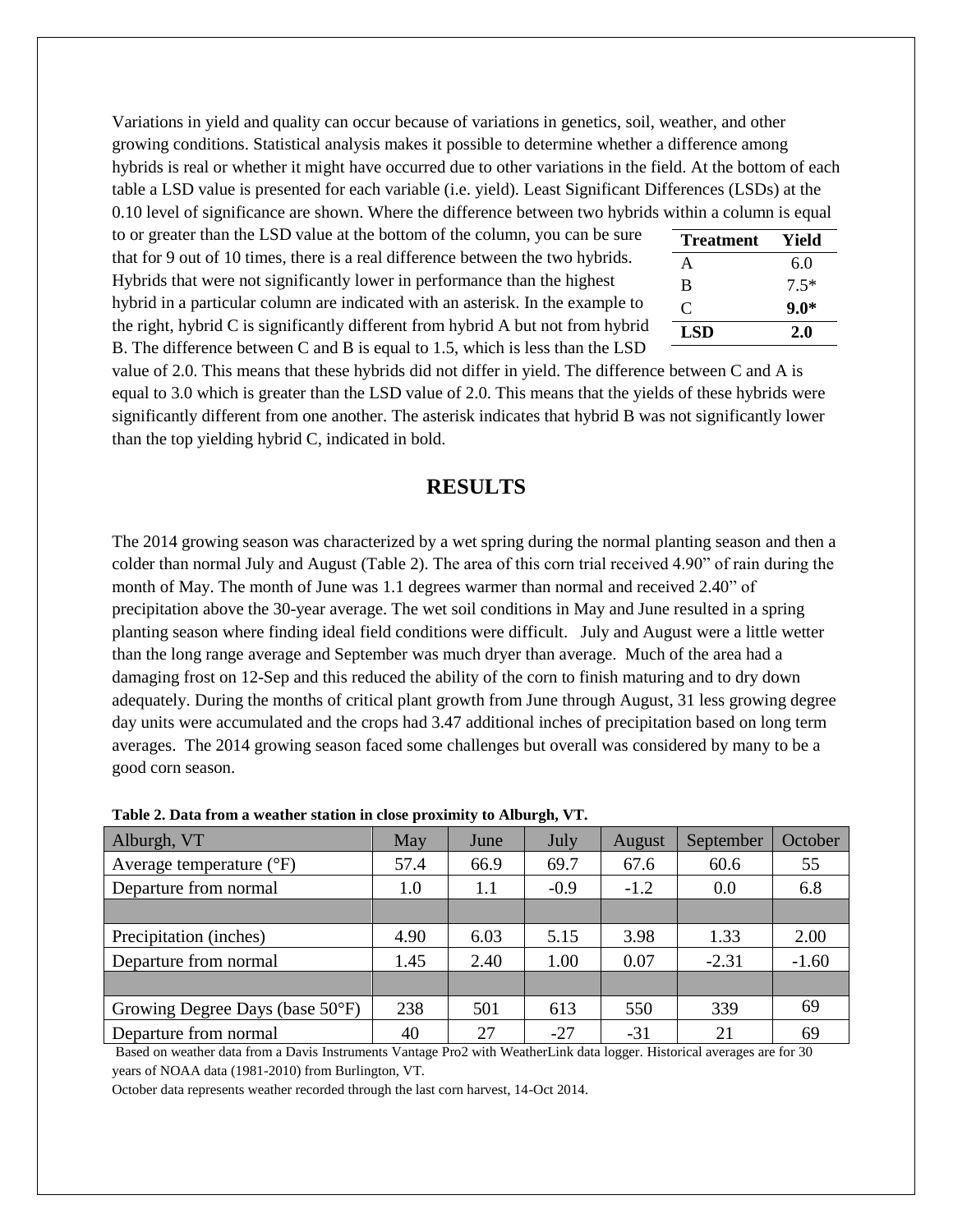Analysis of the data indicates that the different minimum tillage strategies had a significant impact on corn silage yield (Table 3). The highest yields were found on the vertical tillage plots  $(26.3 \text{ tons } ac^{-1})$  and those yields were not statistically different than the no-till plot harvest yields  $(24.8 \text{ tons } ac^{-1})$ . The striptill plots had significantly lower corn harvest yield values  $(14.3 \text{ tons ac}^{-1})$ .

| Tillage method | DM             | Yield at 35% DM |
|----------------|----------------|-----------------|
|                | $\frac{0}{0}$  | Tons            |
| No-till        | 58.0           | $24.8*$         |
| Strip-till     | 50.4           | 14.3            |
| Vertical-till  | 59.3           | $26.3*$         |
| LSD(0.10)      | 7.68           | 4.7             |
| Trial mean     | 55.7           | 21.8            |
| $\mathbf{1}$   | $\overline{c}$ |                 |

| Table 3. Impact of minimum tillage on corn silage population and yield, 2014. |  |  |  |
|-------------------------------------------------------------------------------|--|--|--|
|                                                                               |  |  |  |

Treatments indicated in **bold** had the top observed performance.

\* Treatments indicated with an asterisk did not perform significantly lower than the top-performing treatment in a particular column.

Standard components of corn silage quality were not affected by minimum tillage methods in this trial (Table 4). There was no significant difference in CP, ADF, NDF, NDFD, TDN, NE<sub>L</sub>, NSC, or Milk ton<sup>-1</sup>. Milk per acre was significantly higher for vertical and no till treatments. This measurement is calculated using yield, as well as quality data, which is why higher yielding plots also result in greater milk per acre. Trial averages for the components analyzed were comparable to corn grown using conventional tillage practices.

| таріс ¬. пирасі от пипинині пиадс он соги знадс диангу, 201¬. |                                |           |            |             |        |                |            |                   |           |
|---------------------------------------------------------------|--------------------------------|-----------|------------|-------------|--------|----------------|------------|-------------------|-----------|
| Tillage                                                       | Forage quality characteristics |           |            |             |        |                |            | Milk              |           |
| method                                                        |                                |           |            |             |        |                |            |                   |           |
|                                                               | CР                             | ADF       | <b>NDF</b> | <b>NDFD</b> | TDN    | $NE_{I}$       | <b>NSC</b> | $\text{ton}^{-1}$ | $ac^{-1}$ |
|                                                               | $%$ of                         | $%$ of    | $%$ of     | $%$ of      | $%$ of |                |            |                   |           |
|                                                               | DM                             | DM        | DM         | <b>NDF</b>  | DM     | Mcal $lb^{-1}$ | % of DM    | 1bs               | lbs.      |
| No-till                                                       | 7.4                            | 22.6      | 38.2       | 45.0        | 73.8   | 0.73           | 46.9       | 3501              | 30363*    |
| Strip-till                                                    | 7.9                            | 23.0      | 39.2       | 45.2        | 73.6   | 0.73           | 44.7       | 3481              | 18246     |
| Vertical-till                                                 | 7.9                            | 23.3      | 39.2       | 45.5        | 73.7   | 0.73           | 44.4       | 3493              | 32285*    |
| LSD(0.10)                                                     | NS                             | <b>NS</b> | <b>NS</b>  | NS          | NS     | <b>NS</b>      | <b>NS</b>  | <b>NS</b>         | 6405      |
| Trial mean                                                    | 7.6                            | 22.9      | 38.7       | 45.2        | 73.7   | 0.73           | 45.4       | 3494              | 27815     |

#### **Table 4. Impact of minimum tillage on corn silage quality, 2014.**

Treatments indicated in **bold** had the top observed performance.

\* Treatments indicated with an asterisk did not perform significantly lower than the top-performing treatment in a particular column.

NS – No significant difference was observed between treatments.

## **DISCUSSION**

It is important to note that the results of this trial represent only one year of data and only in one location. Based on the analysis of the data, some conclusions can be made about the results of this year's trials. The average yield for the reduced tillage trial was 21.8 tons  $ac^{-1}$ , which is very good when compared to yields of similar relative maturity corn planted by means of conventional tillage. The average yield of this same variety in conventional tillage trials was 21.9 tons  $ac^{-1}$ . The no-till (24.8 ton  $ac^{-1}$ ) and the vertical tillage  $(26.4 \text{ ton } ac^{-1})$  performed very well. This trial has been in reduced tillage for four years. It is likely